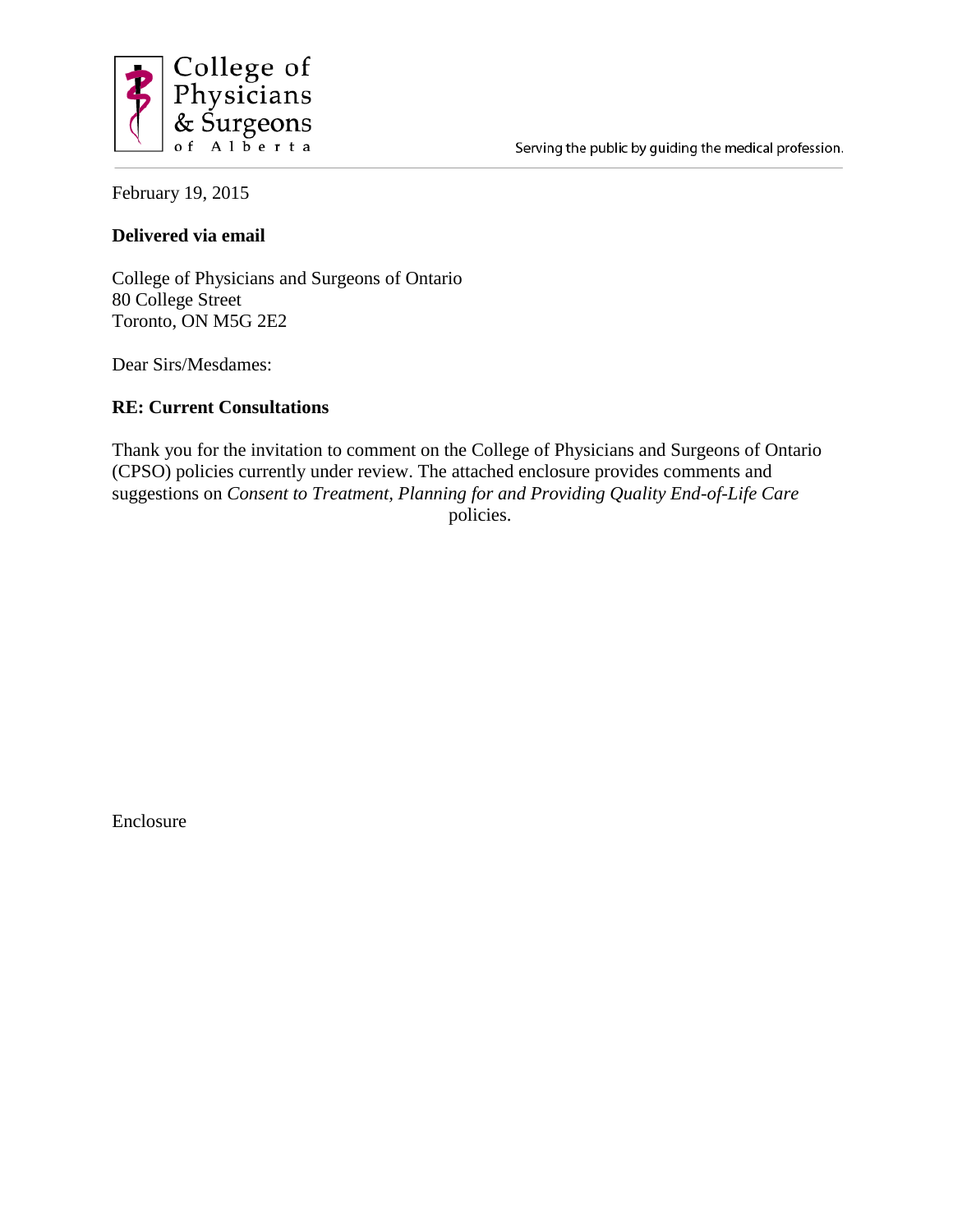| <b>Planning for and</b><br><b>Providing Quality</b><br><b>End-of-Life Care</b> | We strongly support this document and provide suggestions for succinctness and<br>clarity.<br>Line 11: Use consistent language and avoid confusing patient wishes and<br>goals of care. Consider the word wishes to replace goals.<br>Line 104: consider physicians must endeavor to understand what is<br>$\bullet$<br>important to their patient, which can be done directly through the patient<br>or indirectly through the patient's substitute decision maker.<br>Line 107: Consider treatments cannot prevent imminent death. (Given<br>$\bullet$<br>death and taxes are inevitable in life.)<br>Line 112: manner and tone should be suitable to any decision a patient may<br>$\bullet$<br>face. Consider removing the word difficult to avoid qualifying the type of<br>decision being made.<br>Line 114 & 115: consider acknowledging effective communication also builds<br>٠<br>trust with the patient's support network, family and friends, which is broader<br>than within the physician-patient relationship.<br>Line 127-129: strengthen the statement. Consider advance care planning<br>improves outcomes and quality of life, helps ensure the care provided<br>aligns with patient's preference and encourages realistic treatment goals.<br>Line 144: keep messaging consistent around early and often communication.<br>٠<br>Consider removing the word may.<br>Section 4: remove the majority of this section. Acknowledge consent<br>requirements are the same as in other health care situations and refer the<br>reader to the policy source. This approach is used in section 8.3 of this policy.<br>Line $176 - 178$ : use consistent language to what is included in the Consent to<br>$\bullet$<br>Treatment policy. Consider capacity is fluid; it can change over time, and<br>depends on the nature and complexity of the specific treatment decision.<br>Line 202: palliative care can be provided in a broader context than life-<br>٠<br>threatening. Consider the word serious to replace life-threatening. |
|--------------------------------------------------------------------------------|---------------------------------------------------------------------------------------------------------------------------------------------------------------------------------------------------------------------------------------------------------------------------------------------------------------------------------------------------------------------------------------------------------------------------------------------------------------------------------------------------------------------------------------------------------------------------------------------------------------------------------------------------------------------------------------------------------------------------------------------------------------------------------------------------------------------------------------------------------------------------------------------------------------------------------------------------------------------------------------------------------------------------------------------------------------------------------------------------------------------------------------------------------------------------------------------------------------------------------------------------------------------------------------------------------------------------------------------------------------------------------------------------------------------------------------------------------------------------------------------------------------------------------------------------------------------------------------------------------------------------------------------------------------------------------------------------------------------------------------------------------------------------------------------------------------------------------------------------------------------------------------------------------------------------------------------------------------------------------------------------------------------------------------------------|

Page **2** of **4**

h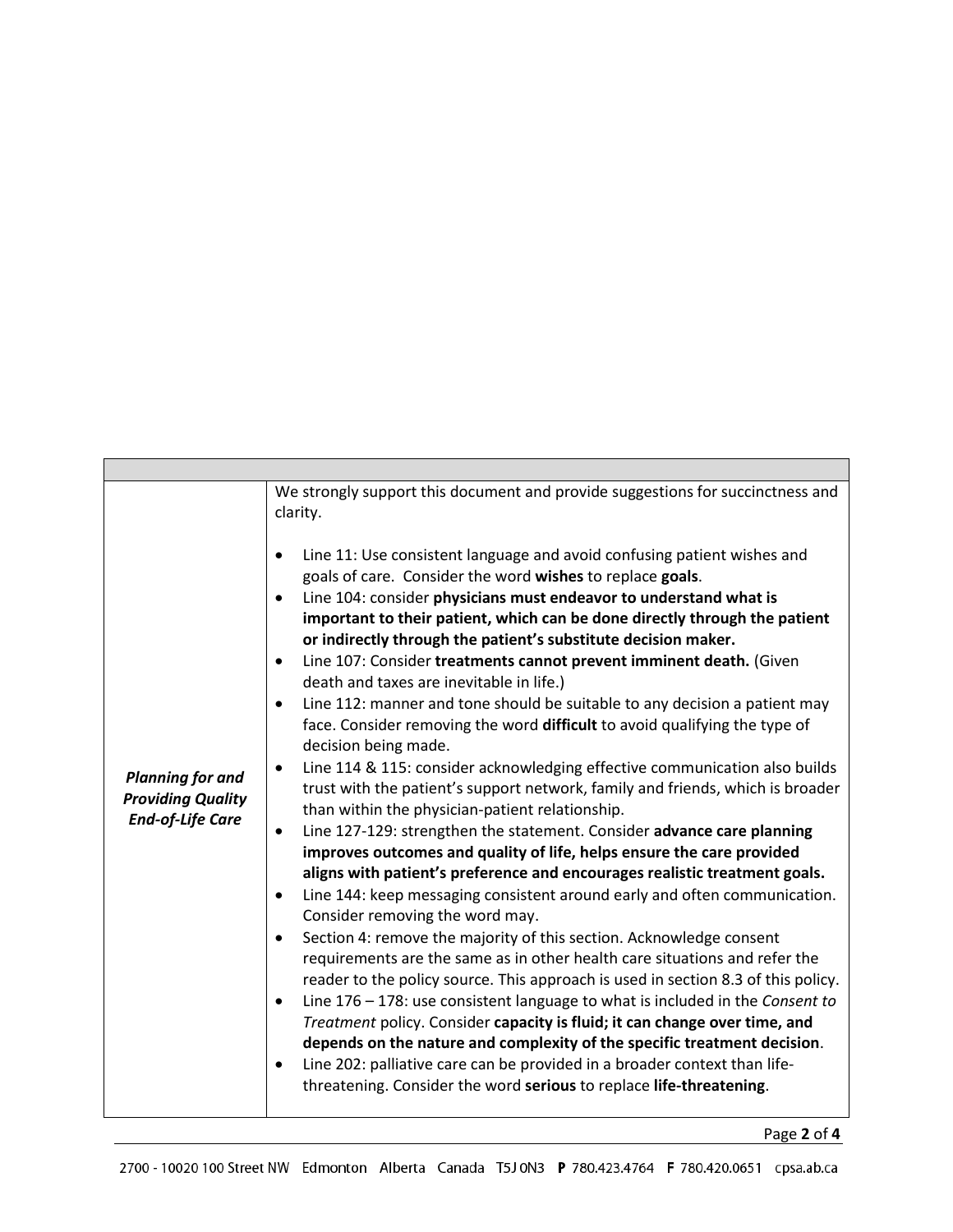| Line 204: strengthen the statement. Consider engaging in palliative care as<br>٠                                                                                |
|-----------------------------------------------------------------------------------------------------------------------------------------------------------------|
| early as possible improves quality of life for patients.                                                                                                        |
| Line 213 & 214: use consistent language that aligns with previous advice.<br>٠                                                                                  |
| Consider palliative care should be engaged as early as possible in the                                                                                          |
| progression of one's illness or chronic condition.                                                                                                              |
| Line 254 & 256: sedation does not require further qualification. Consider<br>deleting the word palliative.                                                      |
| Line 262: The possibility that patients will request dying at home is the crux<br>٠<br>of this section, opposed to how often they do so. Consider replacing the |
| word the word may to replace often.                                                                                                                             |
| Line 273 & 274: enable delegation to a care team. Consider physicians must<br>٠                                                                                 |
| ensure patients and caregivers are educated and prepared for what to                                                                                            |
| expect and what to do when the patient is about to or has just died.                                                                                            |
| Section 7: revise in consideration of Supreme Court of Canada decision<br>٠                                                                                     |
| Carter v. Canada (Attorney General) recognizing the declaration that s.                                                                                         |
| 241(b) and s. 14 of the Criminal Code are void insofar as they prohibit                                                                                         |
| physician-assisted death for a competent adult person who (1) clearly                                                                                           |
| consents to the termination of life; and (2) has a grievous and irremediable                                                                                    |
| medical condition (including an illness, disease or disability) that causes                                                                                     |
| enduring suffering that is intolerable to the individual in the circumstances of                                                                                |
| his or her condition. Consider further clarity on the following:                                                                                                |
| criteria for irremediable medical conditions must not require a<br>$\circ$                                                                                      |
| patient to undertake treatments that are not acceptable to the<br>individual.                                                                                   |
| physicians must ensure patients are properly informed of their<br>$\circ$                                                                                       |
| diagnosis and prognosis and the range of available options for                                                                                                  |
| medical care including palliative care interventions aimed at                                                                                                   |
| reducing pain and avoiding the loss of personal dignity.                                                                                                        |
| physicians must assess patient competence and voluntariness in the<br>$\circ$                                                                                   |
| context of life-and-death decisions including assessing for the                                                                                                 |
| presence of coercion, undue influence and ambivalence.                                                                                                          |
| Physicians who choose to limit the health services they provide for<br>$\circ$                                                                                  |
| reasons of conscience or religion must do so in a manner that                                                                                                   |
| respects patient dignity, ensures access to care and protects patient<br>safety.                                                                                |
| Line 264: advising physicians to 'refer' to the Consent and Capacity Board<br>٠                                                                                 |
| should lower their threshold to seek information and support. Consider refer                                                                                    |
| to to replace apply to.                                                                                                                                         |
| Line 326: word tense requires commas. Consider consent of the deceased<br>٠                                                                                     |
| does not absolve the person who acted to bring, or assisted in bringing,                                                                                        |
| about the death from criminal liability.                                                                                                                        |
| Section 10: lines 387 - 391 provide the information with clear simplicity.                                                                                      |
| consider removing redundant statements to enhance clarity.                                                                                                      |
|                                                                                                                                                                 |